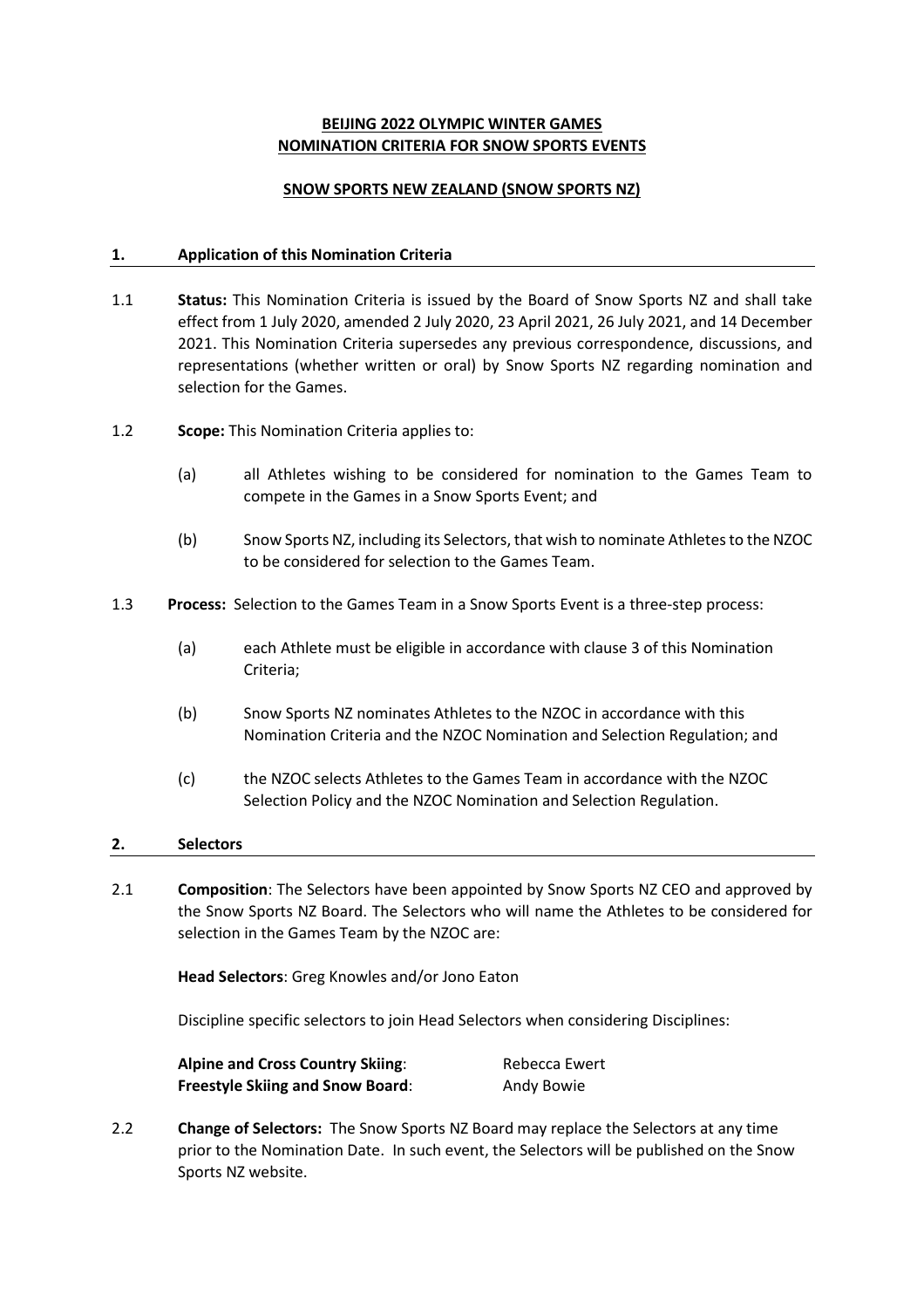## **3. Eligibility**

- 3.1 **Athlete Eligibility**: To be eligible for nomination to the NZOC by Snow Sports NZ, an Athlete must:
	- (a) have returned a completed Athlete Application to the NZOC, in the form prescribed by the NZOC by the following dates ("Application Date"):
		- i. no later than 5.00pm, 2 April 2021; and
		- ii. in exceptional circumstances before 5.00pm, 4 August 2021 (or such extended date as agreed by the NZOC Board) where Snow Sports NZ provides the NZOC with evidence that demonstrates that Athlete could not have been reasonably in contemplation on 2 April 2021; and
	- (b) be a member of Snow Sports NZ; and
	- (c) be a New Zealand citizen and have a current New Zealand passport; and
	- (d) comply with the FIS' Qualification System for Beijing 2022 Olympic Winter Games ("FIS Qualification System") in their chosen Discipline(s), including but not limited to minimum age and points requirements; and
	- (e) have demonstrated compliance with the FIS rules of events and competitions; and
	- (f) have demonstrated to the satisfaction of Snow Sports NZ that they are not suffering any physical or psychological impairment that would prevent them from competing in the Games to the highest possible standard; and
	- (g) acted in such a manner their conduct aligns with the expectations of an Olympic representative athlete in accordance with the NZOC Selection Policy – clause 4: 'Conduct' and 'Team Environment' so as not to bring the Athlete, the sport, Snow Sports NZ or the NZOC into public disrepute; and
	- (h) not be under investigation for any breach of any part of the Snow Sports NZ and FIS' anti-doping regulations, the Sports Anti-Doping Rules and/or the NZOC Integrity Regulation; and
	- (i) no later than 4 August 2021 (or such extended date as agreed by the NZOC Board) have provided their name and contact address details to NZOC for the purpose of out of competition drug testing with Drug Free Sport New Zealand.

### **4. Procedural requirements**

### 4.1 **Country Qualification**:

(a) New Zealand must qualify for places in a Snow Sports Event(s) in accordance with the FIS Qualification System and/or International Federation requirements for the Games.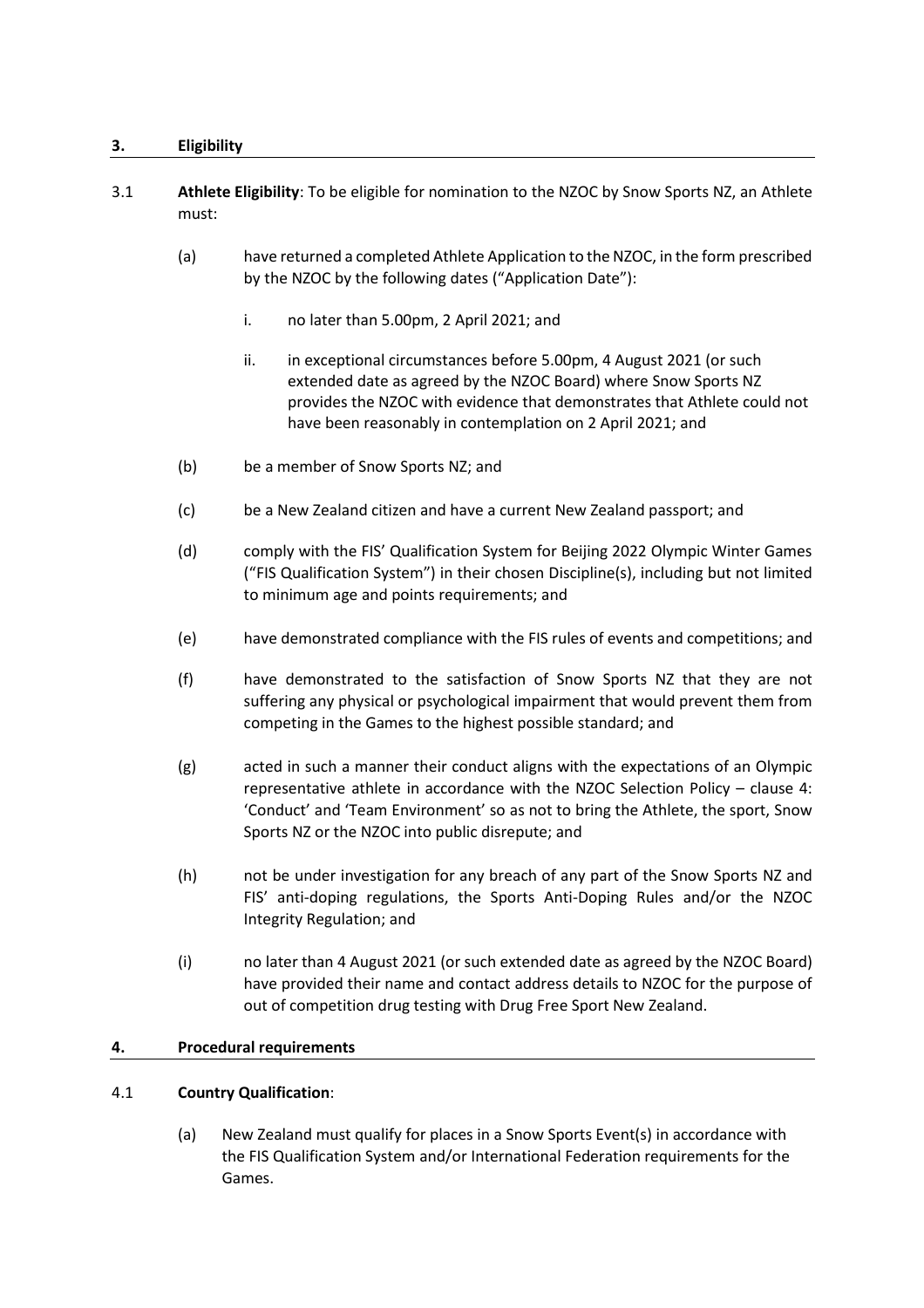(b) Qualification for a place in any Snow Sports Event(s) by an Athlete (or team of Athletes) does not guarantee that Athlete (or team of Athletes) will be nominated or selected to compete in the Snow Sports Event(s) at the Games.

## 4.2 **Nomination if Nomination Criteria Met**:

- (a) Provided that firstly, the requirements set out in clause 3.1 are met, the Selectors shall then consider the Nomination Criteria set out in clause 5.
- (b) The Selectors, in accordance with this criteria, will then determine the athletes to be nominated to the NZOC for consideration of selection to the Games team.

### 4.3 **Reserve Athletes:**

The Selectors may nominate Reserve Athletes to the NZOC for any Snow Sports Event.

## **5. Nomination Criteria**

- 5.1 **Nomination Criteria**: In considering any Athlete for nomination to the NZOC, the Selectors shall consider:
	- (a) the Over-Riding Nomination Criteria specified in clause 6.1; and
	- (b) the Evidence specified in clause 6.2; and
	- (d) any Ranking in accordance with clause 6.3; and
	- (e) any Extenuating Circumstances in accordance with clause 7.
- 5.2 **Own Enquiries:** In considering the Specific Discipline Nomination Factors, the Selectors may make such enquiries of the Athlete, or other persons, as they see fit.
- 5.3 **Conditions:** In considering any results and performances of an Athlete at any Key Events, the Selectors may, but do not have to, take into account the conditions in which the results and performances were obtained such as, but not limited to, the weather conditions and the field of competition.
- 5.4 **Extenuating Circumstances:** In any decision regarding the nomination of Athletes to the Games Team, the Selectors may, in their sole discretion, take into account any Extenuating Circumstances in accordance with clause 7 of this Nomination Criteria.

### **6. Over-Riding Nomination Criteria and Specific Discipline Nomination Factors**

- 6.1 **Over-Riding Nomination Criteria**: In determining whether or not to nominate an Athlete (or team of Athletes) to a Snow Sports Event, the Selectors must be satisfied overall that the Athlete (or team of Athletes):
	- (a) has demonstrated they are capable of achieving a top 16 placing at the Games in the Snow Sports Event, with the potential to win an Olympic Diploma (top 8 placing);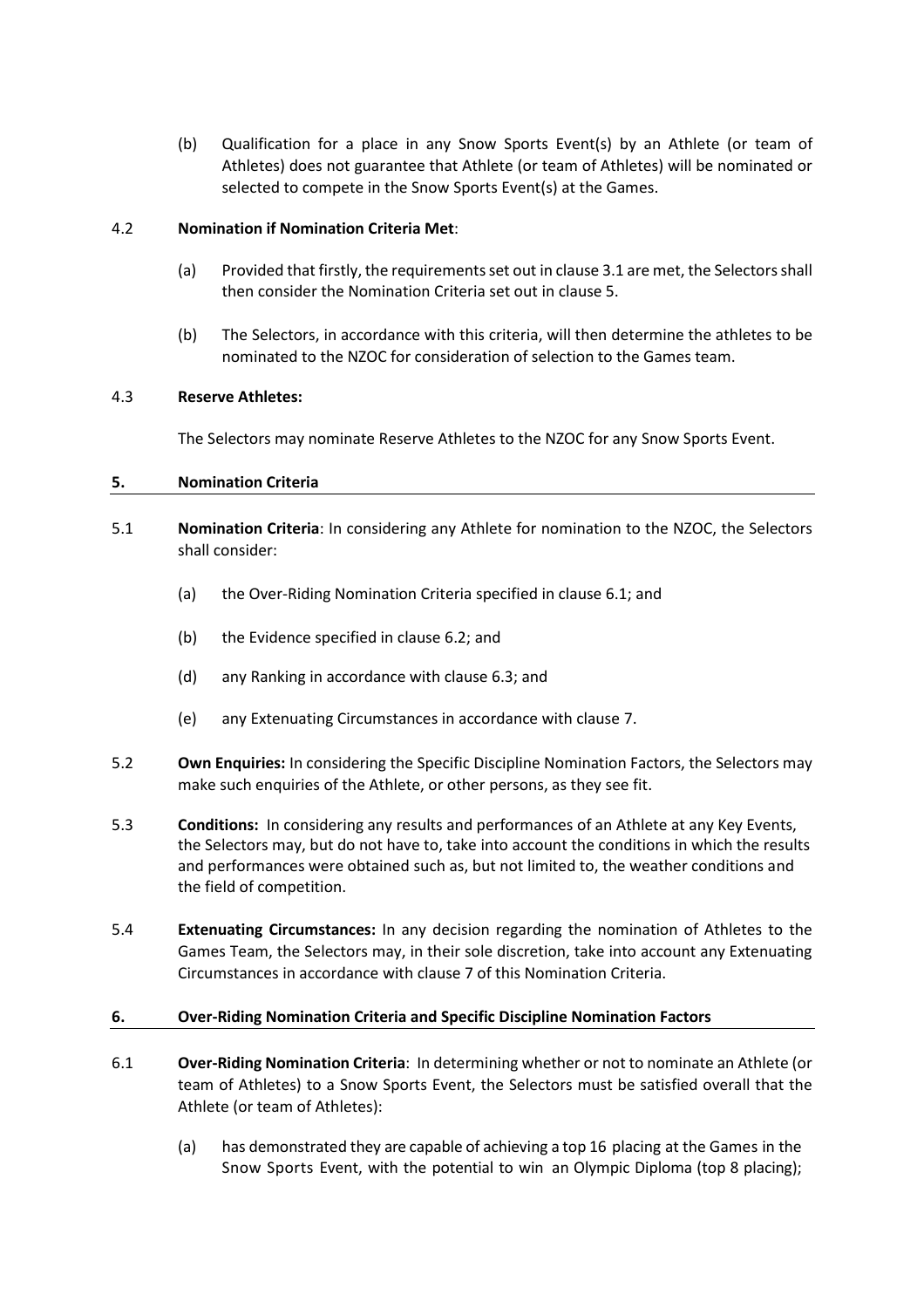and

- (b) has (or have) a track record of consistent performance improvement, which Snow Sports NZ believes is of sufficient quality and depth such that the Athlete or (team of Athletes) will be competitive at the Games and will perform creditably in the Snow Sports Event
- 6.2 **Specific Discipline Nomination Criteria:** In determining evidence whether or not the Athlete (or team of Athletes) satisfies the Over-Riding Nomination Criteria in clause 6.1 above, the Athlete (or team of Athletes) must achieve the following:
	- (a) **Specific Discipline Nomination Criteria for Alpine Skiing Events (Individual)**
		- i. be ranked in the World Top 40 in the Discipline they are seeking nomination, according to at least one of the Discipline FIS Points Lists at www.fis-ski.com published between 1 October 2021 and 16 January 2022; **and**
		- ii. have achieved a top 16 placing (in an Olympic Context) in the Alpine Skiing event they are seeking nomination, in at least two Key Events during the Qualification Period;

# (b) **Specific Discipline Nomination Criteria for Alpine Skiing Events (Mixed Parallel Team Event)**

- i. obtained a quota place for the Games in accordance with the FIS Qualification System; **and**
- ii. Each athlete in the Mixed Parallel Team must have achieved (in an Olympic context) during the Qualification Period, at least:
	- two Top 30 placings at a FIS World Cup or FIS World Championship: **or**
	- one top 30 placing at a FIS World Cup or FIS World Championship and one Top 15 placing at a FIS European Cup or FIS Nor-AM Cup; or
	- two Top 15 placings at a FIS European Cup or FIS Nor-Am Cup.

# (c) **Specific Discipline Nomination Criteria for Cross Country Skiing Events**

- i. be ranked in the World Top 40 in the Discipline they are seeking nomination, according to at least one of the FIS points lists at www.fis-ski.com published between 1 October 2021 and 16 January 2022; **and**
- ii. have achieved a top 16 placing (in an Olympic Context) in the Cross Country Skiing event they are seeking nomination, in at least two Key Events during the Qualification Period.

# (d) **Specific Discipline Nomination Criteria for Freestyle Skiing Events**

i. for Halfpipe or Big Air and Slopestyle events, achieved a top 16 placing (in an Olympic Context) in the Freestyle Skiing event they are seeking nomination, in at least two Key Events during the Qualification Period;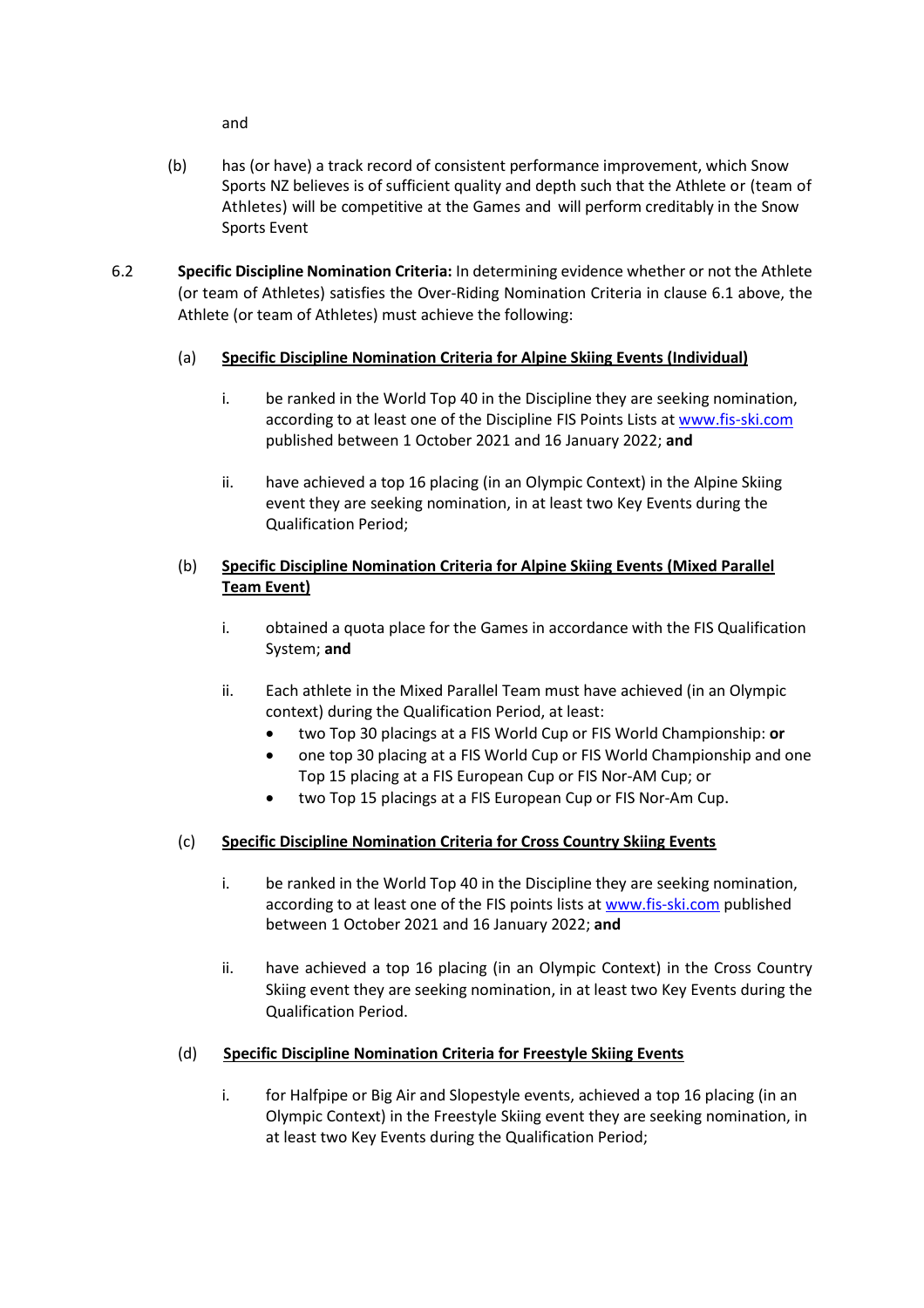ii. for Ski Cross events, achieved a top 16 placing (in an Olympic Context) in the Ski Cross event, they are seeking nomination, in at least two Key Events during the Qualification Period.

### (e) **Specific Discipline Nomination Criteria for Snowboard Events**

- i. for Halfpipe, Big Air and Slopestyle events, achieved a top 16 placing (in an Olympic Context) in the Snowboard event they are seeking nomination, in at least two Key Events during the Qualification Period;
- ii. for Cross events, achieved a top 16 placing (in an Olympic Context) in at least two Key Events during the Qualification Period.
- 6.3 **Ranking:** If there are more Athletes that meet nomination criteria than quota spots available, the Selectors will rank the Athletes according to the Athletes' best result/s at Key Events in the Qualification Period, in the Discipline/s they are being nominated for. The athlete with the best result in their best Discipline will rank ahead. In the case of 6.2b(ii), the Athletes' best results in the Qualification Period in the following priority order will rank ahead: FIS World Championships and FIS World Cups then FIS Europa Cups and FIS Nor-Am Cups.

## **7. Extenuating Circumstances**

- 7.1 **Extenuating Circumstances:** In considering the nomination of Athletes in accordance with this Nomination Criteria, the Selectors may, at their sole discretion, give weight to any Extenuating Circumstances which may include, but are not limited to, the following:
	- (a) injury or illness;
	- (b) travel delays;
	- (c) equipment failure;
	- (d) bereavement or personal misfortune;
	- (e) force majeure; and/or
	- (f) any other factors reasonably considered by the Selectors to constitute extenuating circumstances.
- 7.2 **Athlete to Advise:** Athletes unable to compete at Key Events, or other attendances required under this Nomination Criteria, must advise the CEO of any individual Extenuating Circumstances and reasons in writing with as much advance notice as possible; ideally seven (7) days prior to the commencement of the Key Event or other attendance. If the CEO is not notified of any Extenuating Circumstances in accordance with this Nomination Criteria, then the Selectors shall not consider such circumstances.
- 7.3 **Medical Certificate:** In the case of injury or illness, Athletes will be required by the CEO to provide a medical certificate and/or to undergo an examination by a health practitioner/s approved by the CEO, and to provide that opinion and/or report to the Selectors. Any failure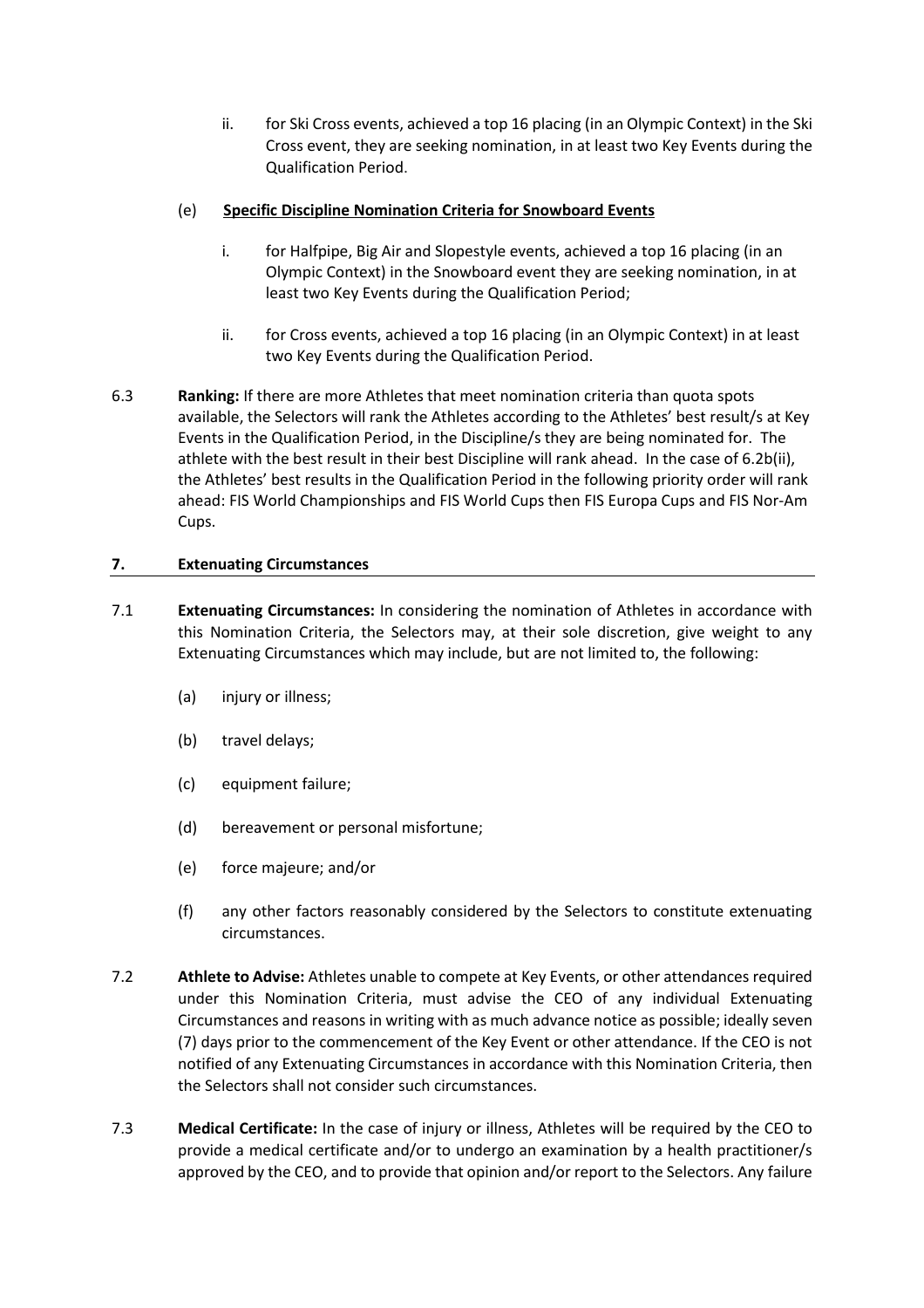to agree to such a request may result in the Selectors being unable to consider the injury or illness as an Extenuating Circumstance.

7.4 **Case by Case:** In the case of any Extenuating Circumstance/s, the Selectors will make a decision on a case-by-case basis.

### **8 Nomination and Selection**

- 8.1 **Nomination to NZOC:** Snow Sports NZ will nominate Athletes ("Nominated Athletes") and any Reserve Athletes to the NZOC by the Nomination Date.
- 8.2 **Nomination with Conditions:** Snow Sports NZ may nominate an Athlete with any conditions, for example, conditions relating to recovery from injury or continuing to meet specified performance levels. If the conditions are not met to the satisfaction of the Selectors, they will not be eligible for selection, unless the NZOC decides to select the Nominated Athlete subject to those or other conditions.
- 8.3 **Selection by NZOC:** Selection to the Games Team by the NZOC will be made in accordance with the NZOC Nomination and Selection Regulation.
- 8.4 **Permission to Start:** At the sole discretion of the NZOC, Nominated Athletes may, on Snow Sports NZ's request to the NZOC, if they are selected to the Games Team by the NZOC and the Nominated Athlete has qualified an individual quota for the event, request permission to start in another Snow Sports Event where competing in this Snow Sports Event will not have any detrimental effect on the Snow Sports Event they have already been selected for.

#### **9 Appeal Procedure**

- 9.1 **Non-Nomination Appeals**: An Athlete may appeal to Snow Sports NZ against their nonnomination to the NZOC by Snow Sports NZ provided that the Athlete:
	- (a) is on the Snow Sports NZ long list for the Games; and
	- (b) meets the eligibility criteria under clause 3 of this Criteria.
- 9.2 **Procedures for Non-Nomination Appeals**: Any appeal under criteria 8.1 of this Criteria must be made in accordance with the procedures set out in clause 13 of the NZOC Nomination and Selection Regulation.
- 9.3 **Procedures for Non-Selection Appeals:** If a Nominated Athlete is not selected by the NZOC, the Nominated Athlete may appeal the non-selection in accordance with the procedures set out in clause 14 of the NZOC Nomination and Selection Regulation provided that the Nominated Athlete:
	- (a) is on the Snow Sports NZ long list for the Games; and
	- (b) meets the eligibility criteria under clause 3 of this Criteria.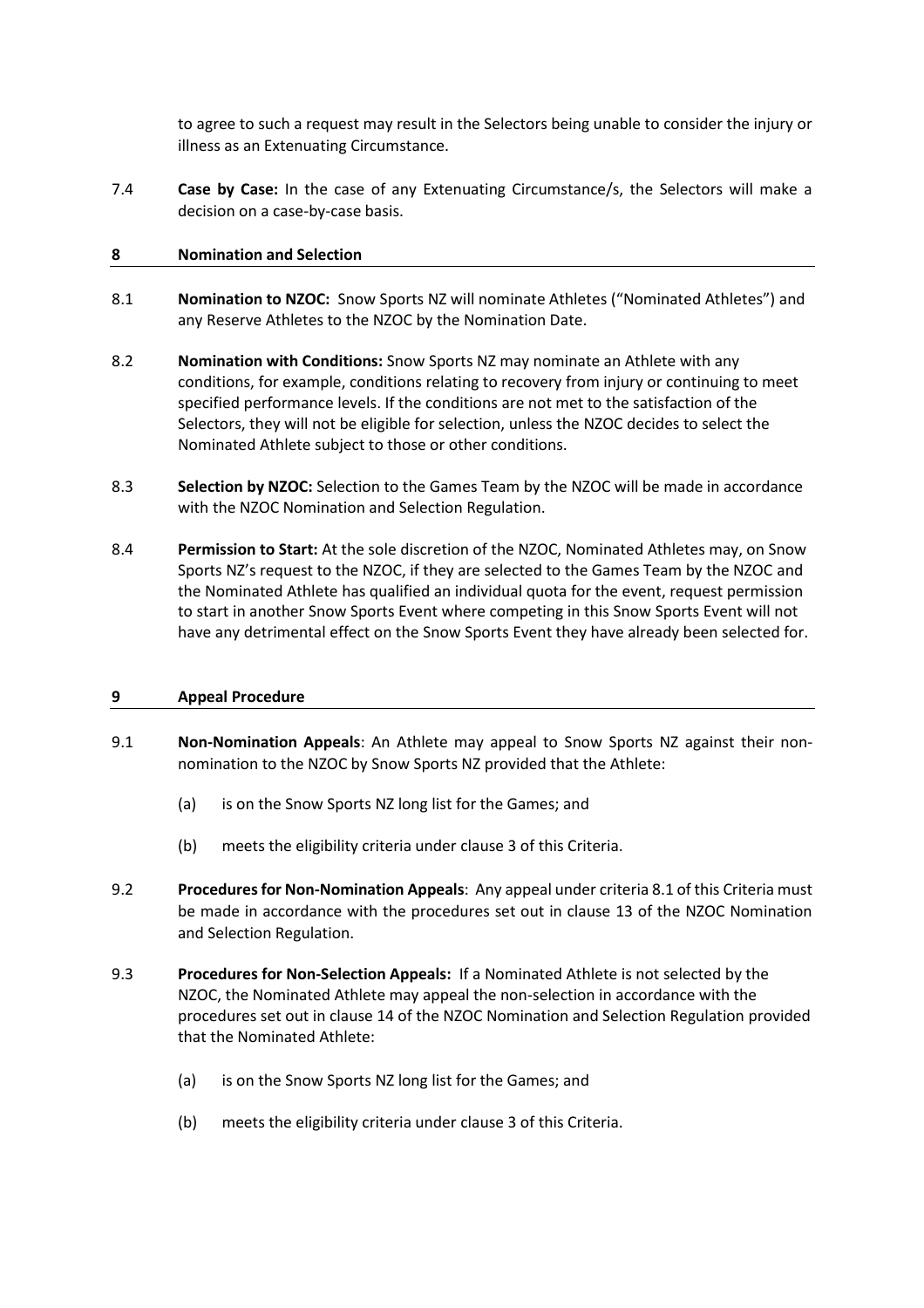#### **10 Inconsistencies**

- 10.1 **NZOC Nomination and Selection Regulation:** In the event there is any inconsistency between this Nomination Criteria and the NZOC Nomination and Selection Regulation, the NZOC Nomination and Selection Regulation shall prevail.
- 10.2 **FIS Qualification System:** If this Nomination Criteria imposes a higher qualification standard or a lesser number of participants than stated by the FIS Qualification System, this shall not be regarded as an inconsistency.

### **11 Amendments to this Nomination Criteria**

- 11.1 **Prior to Nomination Date:** This Nomination Criteria may be amended or supplemented from time to time by the Board, before the Nomination Date, provided NZOC has approved the amendment/s and supplement/s.
- 11.2 **Notice:** The Board will give as much notice as possible of any amendment/s or supplement/s made under clause 11.1 to this Nomination Criteria, to persons it considers may be affected by any such amendment/s or supplement/s.

### **12 Definitions**

- 12.1 **Application Date** means the dates set out in clause 3.1(a) of this Criteria, by which Athletes must submit to NZOC a completed Athlete Application in accordance with clause 8.3 of the NZOC Nomination and Selection Regulation.
- 12.2 **Athlete** means a person who wishes to be considered for nomination to the Games Team.
- 12.3 **Athlete Agreement** means the agreement that must be completed by any Athlete wishing to be considered for nomination and selection to the Games Team in accordance with clause 8.4 of the NZOC Nomination and Selection Regulation.
- 12.4 **Athlete Application** means the form set by the NZOC that must be completed by any Athlete applying to be nominated and selected to the Games Team.
- 12.5 **Board** means the Board of Snow Sports NZ as constituted under the Constitution.
- 12.6 **CEO** means the Chief Executive Officer of Snow Sports NZ and includes his / her nominee.
- 12.7 **Constitution** means the Constitution of Snow Sports NZ.
- 12.8 **Discipline** means one of the following disciplines at the Games, as appropriate:
	- Alpine Skiing
	- Cross Country Skiing
	- Freestyle Skiing
	- Snowboard.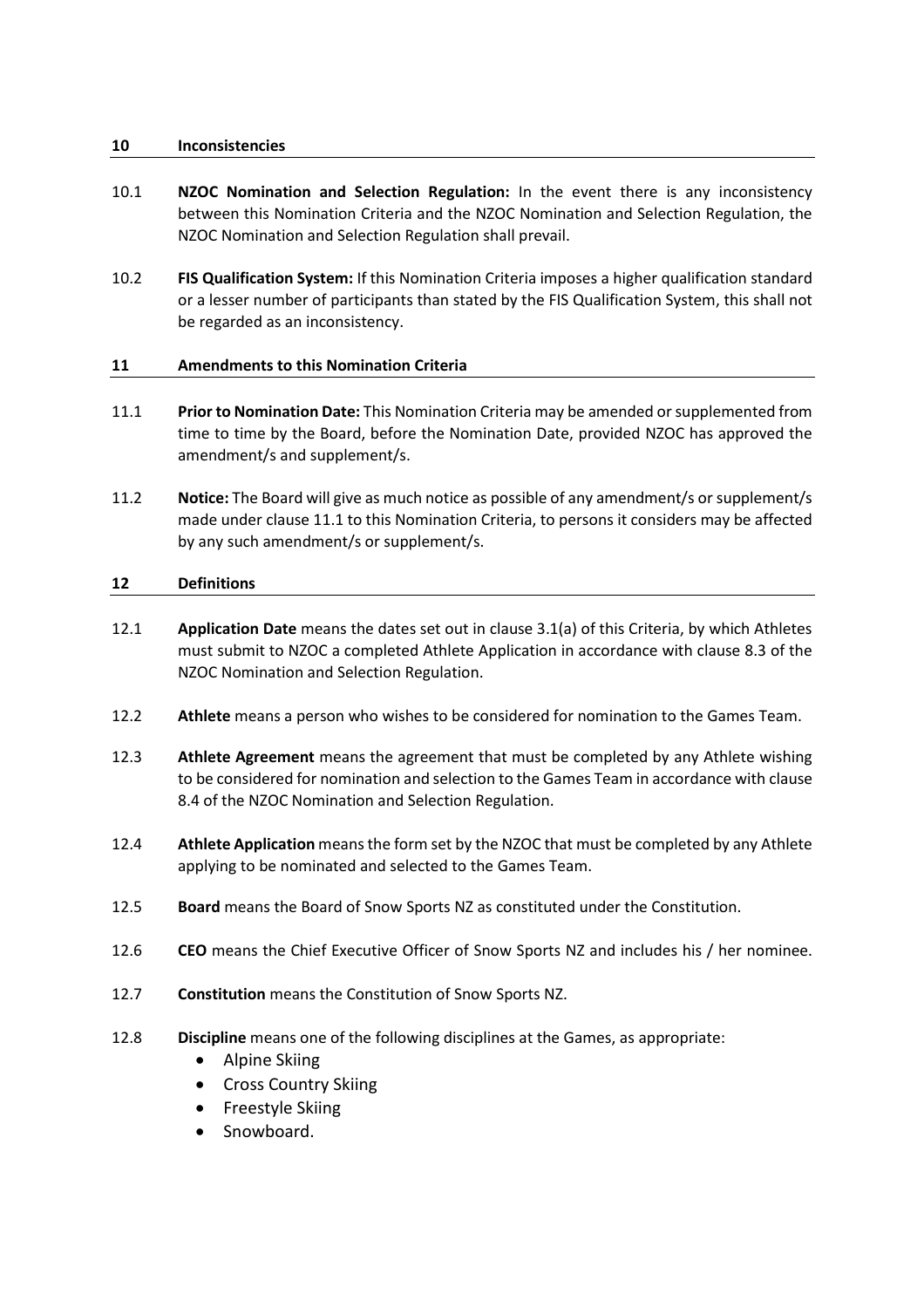- 12.9 **Extenuating Circumstances** means the inability to perform at an optimum level arising from one or more of the reasons set out in clause 7.1.
- 12.10 **FIS** means the International Ski Federation.
- 12.11 **FIS Points List** means the Discipline specific FIS points and not the Olympic FIS Points List at **www.fis-ski.com**.
- 12.12 **Games** means the Games of the XXIIII Winter Olympiad to be held in Beijing, China from 4 20 February 2022.
- 12.13 **Games Team** means the New Zealand Team at the Games selected in accordance with the NZOC Selection Policy for the Games.
- 12.14 **Key Events** mean the FIS World Championships and FIS World Cupsfor each Discipline as per the listed on the FIS World Cup Calendar www.fis-ski.com.
- 12.15 **Nominated Athlete** means an Athlete who has been nominated by Snow Sports NZ to the NZOC for consideration of selection to the Games Team.
- 12.16 **Nomination Criteria** means the criteria made up of the Over-Riding Nomination Criteria and the Specific Discipline Nomination Factors, and is also referred to as "**this Criteria**".
- 12.17 **Nomination Date** means on or before 17 January 2022 (and includes any alternative date as agreed between NZOC and Snow Sports NZ), by which Snow Sports NZ must submit any Nominated Athletes to the NZOC.
- 12.18 **NZOC** means the New Zealand Olympic Committee Incorporated.
- 12.19 **NZOC Integrity Regulation** means the NZOC Integrity Regulation available at http://www.olympic.org.nz/about-the-nzoc/governance-documents/.
- 12.20 **NZOC Nomination and Selection Regulation** means the regulation of NZOC relation to the nomination and selection Process for all Olympic and Commonwealth games, including the Games, available at http://www.olympic.org.nz/about-the-nzoc/governance-documents/.
- 12.21 **NZOC Selection Policy** means the NZOC Selection Policy for the Games, available at http://www.olympic.org.nz/games/beijing-2022/selection/.
- 12.22 **Olympic Context** for the purposes of this criteria, means the Key Event has a quality and depth of field which has an equivalent field of competitors to that which is likely to occur at the Games, taking into account the maximum number of eligible entries at the Games per country in each Snow Sports Event.
- 12.23 **Over-Riding Nomination Criteria** means the criteria set out in clause 6.1.
- 12.24 **Qualification Period** means the period between 1 July 2020 16 January 2022.